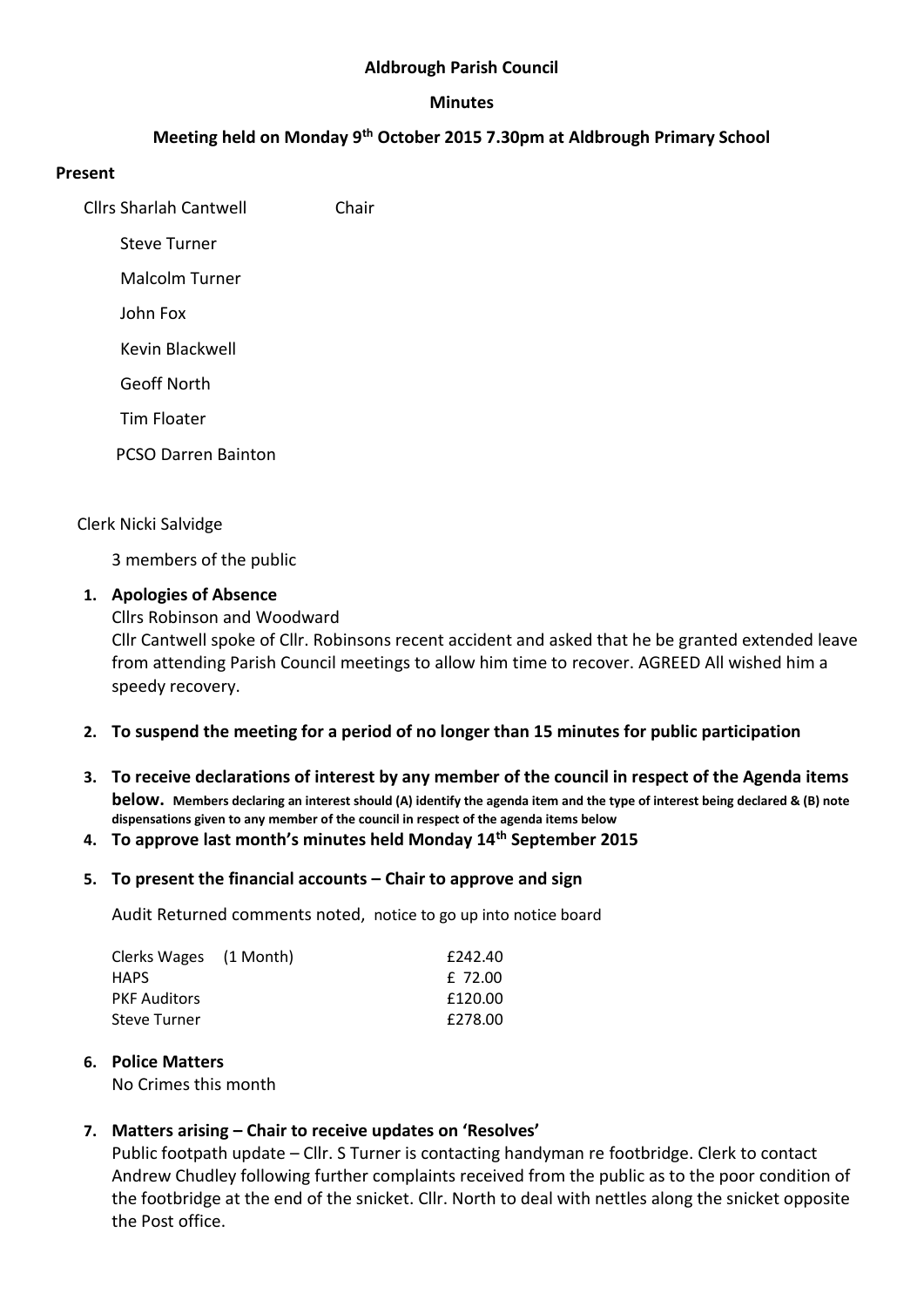Hornsea Road – Cllr Holtby attended the safer stronger scrutiny panel with Cllr. Skow. Cllr. Robinson contacting Cllr. Skow for update. Stephen Murrey Engineer from ERYC will put forward their findings and report to council and report back after the next overview and scrutiny on Wednesday 21<sup>st</sup> October

# **8. CLG Gas site meeting/information**

Next meeting Thursday 15<sup>th</sup> October 2015

# **9. Planning Applications**

- Rathlin extension to time period for planning permission reference 12/04193/STPLF No **Objection**
- 20 Hornsea Road Tree work crown lifting to trees shading neighbouring property George and dragon-No Objection
- Elm Tree Cllr. Fox wrote to planning with comments regarding the plans to build 3 dwellings at the former Elm Tree. Which included inadequate parking, access onto the road too narrow and makes a cross roads with Headlands Road and Cross street. Cllr Blackwells comments also added as to the size of the properties that Aldbrough has plenty of starter size housing and that larger housing is required to keep people within the village as their families grow.

Concern also voiced over what they plan to do with the additional land to the east, how many properties and where they would bring out the vehicle access.

 Mr Richard Caley- Erection of biomass powered electric generating station at land east of Tansterne Grange – A long discussion over concerns including; lack of information as to what to be burnt Biomass covers a variety of materials. What will be the route taken by Lorries delivering to the site and additional traffic and weight. Sustainability of the site. Over industrialisation of the area. Route of cable to carry power produced. What will happen to the ash residue? No s106 included. Clerk to put together a response to ERYC strongly objecting in light of changes from straw burner which was granted previously, outlining issues raised.

## **10. Correspondence**

Community Asset nomination - permission granted for the George and Dragon Public House Library Poster

Modification to public Footpaths no 8, 18 and 4 order will take effect as of 8th October Philips Memorials – permission to place memorial for the late Josephine Fox - AGREED Withernwick Wind Farm workshops 12 & 19 October at Densholme Community Care Farm Email from Mike Peeke Regarding North Street, Clerk to contact Mr Peeke regarding issues raised.

## **11. Personnel Committee update**

Cllr. S Turner put to the council the personnel committee's recommendations that the clerk receive an increase in pay of 50p per hour from  $1<sup>st</sup>$  October 2015 to be reviewed in 6 months. AGREED

## **12. Any Other Business**

Cllr Fox – concerned over children playing in the street

Cllr Blackwell – Regarding the hedge overgrowing footpath on Headlands Way, ERYC unable to cut back due to expense incurred Cllr. Blackwell believes that the hedge is actually planted on the verge and therefore would be up to the council to cut back. Clerk to get back in touch with highways and to let Cllrs. S Turner and M Turner know the response as they are willing to chop it back.

Cllr North – met with Joel Stockton the new coastal community's officer with ERYC, Clerk to invite him to speak to the council at the next meeting.